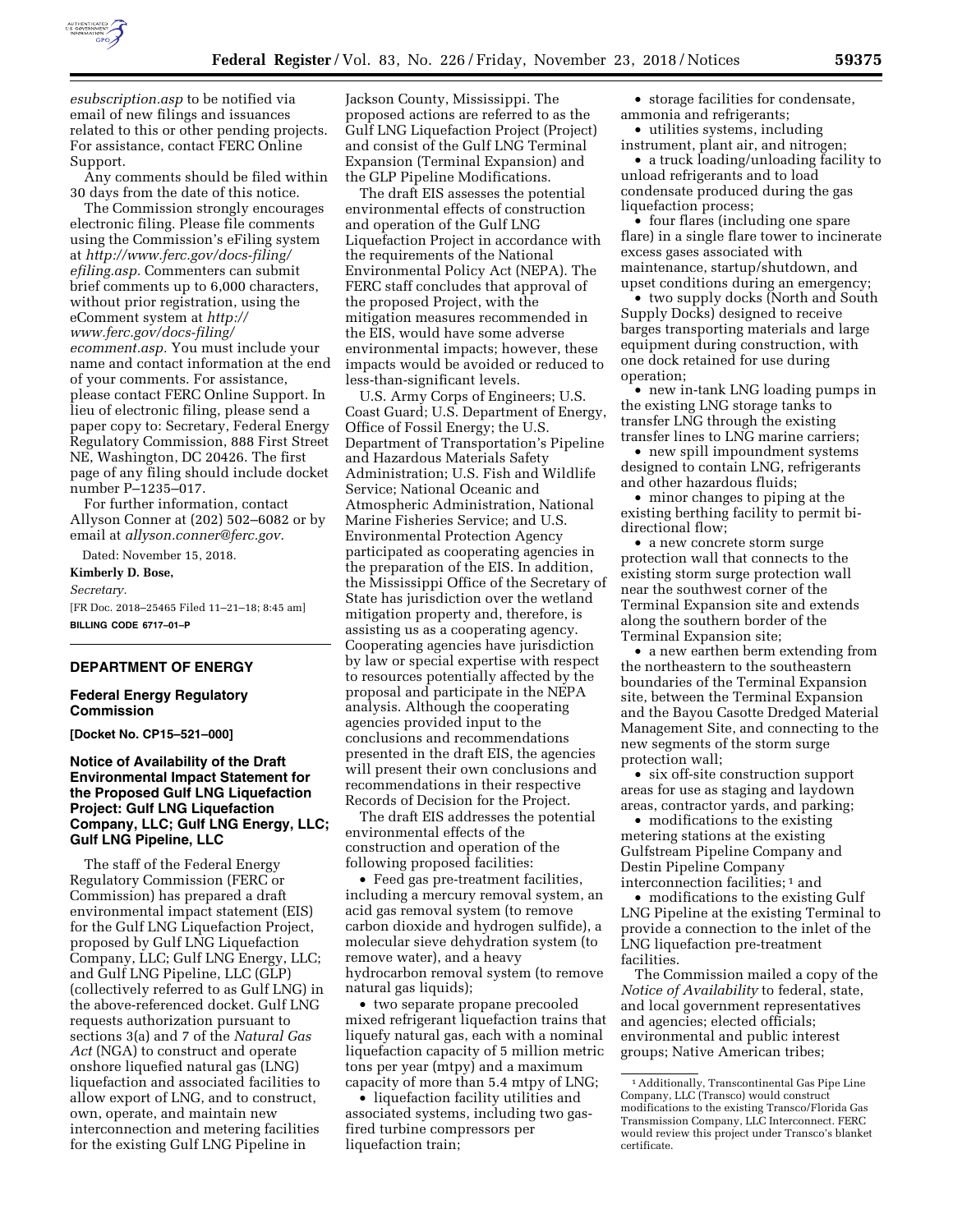potentially affected landowners and other interested individuals and groups; and newspapers and libraries in the Project area. The draft EIS is only available in electronic format. It may be viewed and downloaded from the FERC's website (*[www.ferc.gov](http://www.ferc.gov)*), on the Environmental Documents page (*[https://](https://www.ferc.gov/industries/gas/enviro/eis.asp)  [www.ferc.gov/industries/gas/enviro/](https://www.ferc.gov/industries/gas/enviro/eis.asp)  [eis.asp](https://www.ferc.gov/industries/gas/enviro/eis.asp)*). In addition, the draft EIS may be accessed by using the eLibrary link on the FERC's website. Click on the eLibrary link (*[https://www.ferc.gov/](https://www.ferc.gov/docs-filing/elibrary.asp) [docs-filing/elibrary.asp](https://www.ferc.gov/docs-filing/elibrary.asp)*), click on General Search, and enter the docket number in the ''Docket Number'' field, excluding the last three digits (*i.e.*  CP15–521–000). Be sure you have selected an appropriate date range. For assistance, please contact FERC Online Support at *[FercOnlineSupport@ferc.gov](mailto:FercOnlineSupport@ferc.gov)*  or toll free at (866) 208–3676, or for TTY, contact (202) 502–8659.

Any person wishing to comment on the draft EIS may do so. Your comments should focus on draft EIS's disclosure and discussion of potential environmental effects, reasonable

alternatives, and measures to avoid or lessen environmental impacts. To ensure consideration of your comments on the proposal in the final EIS, it is important that the Commission receive your comments on or before 5:00 p.m. Eastern Time on January 7, 2019.

For your convenience, there are four methods you can use to submit your comments to the Commission. The Commission will provide equal consideration to all comments received, whether filed in written form or provided verbally. The Commission encourages electronic filing of comments and has staff available to assist you at (866) 208–3676 or *[FercOnlineSupport@ferc.gov.](mailto:FercOnlineSupport@ferc.gov)* Please carefully follow these instructions so that your comments are properly recorded.

(1) You can file your comments electronically using the eComment feature on the Commission's website (*[www.ferc.gov](http://www.ferc.gov)*) under the link to Documents and Filings. This is an easy method for submitting brief, text-only comments on a project;

(2) You can file your comments electronically by using the eFiling feature on the Commission's website (*[www.ferc.gov](http://www.ferc.gov)*) under the link to Documents and Filings. With eFiling, you can provide comments in a variety of formats by attaching them as a file with your submission. New eFiling users must first create an account by clicking on ''*eRegister.*'' If you are filing a comment on a particular project, please select ''Comment on a Filing'' as the filing type; or

(3) You can file a paper copy of your comments by mailing them to the following address. Be sure to reference the project docket number (CP15–521– 000) with your submission: Kimberly D. Bose, Secretary, Federal Energy Regulatory Commission, 888 First Street NE, Room 1A, Washington, DC 20426.

(4) In lieu of sending written or electronic comments, the Commission invites you to attend a public comment session its staff will conduct in the Project area to receive comments on the draft EIS, scheduled as follows:

| Date and time | ∟ocation                                                                                                                                                   |
|---------------|------------------------------------------------------------------------------------------------------------------------------------------------------------|
| time.         | Tuesday, December 18, 2018, 4:00–8:00 p.m. local   Pelican Landing Convention Center, 6217 Mississippi Highway 613, Moss Point, MS<br>39563, 228-474-1406. |

The primary goal of this comment session is to have you identify the specific environmental issues and concerns with the draft EIS. Individual verbal comments will be taken on a oneon-one basis with a court reporter. This format is designed to receive the maximum amount of verbal comments, in a convenient way during the timeframe allotted.

The comment session is scheduled from 4:00 p.m. to 8:00 p.m. local time. You may arrive at any time after 4:00 p.m. There will not be a formal presentation by Commission staff when the session opens. If you wish to speak, the Commission staff will hand out numbers in the order of your arrival. Comments will be taken until 8:00 p.m. However, if no additional numbers have been handed out and all individuals who wish to provide comments have had an opportunity to do so, staff may conclude the session at 7:30 p.m. Please see appendix 1 for additional information on the session format and conduct.2

Your verbal comments will be recorded by the court reporter (with FERC staff or representative present) and become part of the public record for this proceeding. Transcripts will be publicly available on FERC's eLibrary system (see below for instructions on using eLibrary). If a significant number of people are interested in providing verbal comments in the one-on-one settings, a time limit of 5 minutes may be implemented for each commentor.

It is important to note that verbal comments hold the same weight as written or electronically submitted comments. Although there will not be a formal presentation, Commission staff will be available throughout the comment session to answer your questions about the environmental review process.

Any person seeking to become a party to the proceeding must file a motion to intervene pursuant to Rule 214 of the Commission's Rules of Practice and Procedures (18 CFR part 385.214). Motions to intervene are more fully described at *[http://www.ferc.gov/](http://www.ferc.gov/resources/guides/how-to/intervene.asp)  [resources/guides/how-to/intervene.asp.](http://www.ferc.gov/resources/guides/how-to/intervene.asp)*  Only intervenors have the right to seek rehearing or judicial review of the

Commission's decision. The Commission grants affected landowners and others with environmental concerns intervenor status upon showing good cause by stating that they have a clear and direct interest in this proceeding which no other party can adequately represent. Simply filing environmental comments will not give you intervenor status, but you do not need intervenor status to have your comments considered.

#### **Questions?**

Additional information about the project is available from the Commission's Office of External Affairs, at (866) 208–FERC, or on the FERC website (*[www.ferc.gov](http://www.ferc.gov)*) using the eLibrary link. The eLibrary link also provides access to the texts of all formal documents issued by the Commission, such as orders, notices, and rulemakings.

In addition, the Commission offers a free service called eSubscription that allows you to keep track of all formal issuances and submittals in specific dockets. This can reduce the amount of time you spend researching proceedings by automatically providing you with notification of these filings, document summaries, and direct links to the

<sup>2</sup>The appendices referenced in this notice will not appear in the **Federal Register**. Copies of the appendices were sent to all those receiving this notice in the mail and are available at *[www.ferc.gov](http://www.ferc.gov)*  using the link called ''eLibrary'' or from the Commission's Public Reference Room, 888 First Street NE, Washington, DC 20426, or call (202) 502–

<sup>8371.</sup> For instructions on connecting to eLibrary, refer to the last page of this notice.